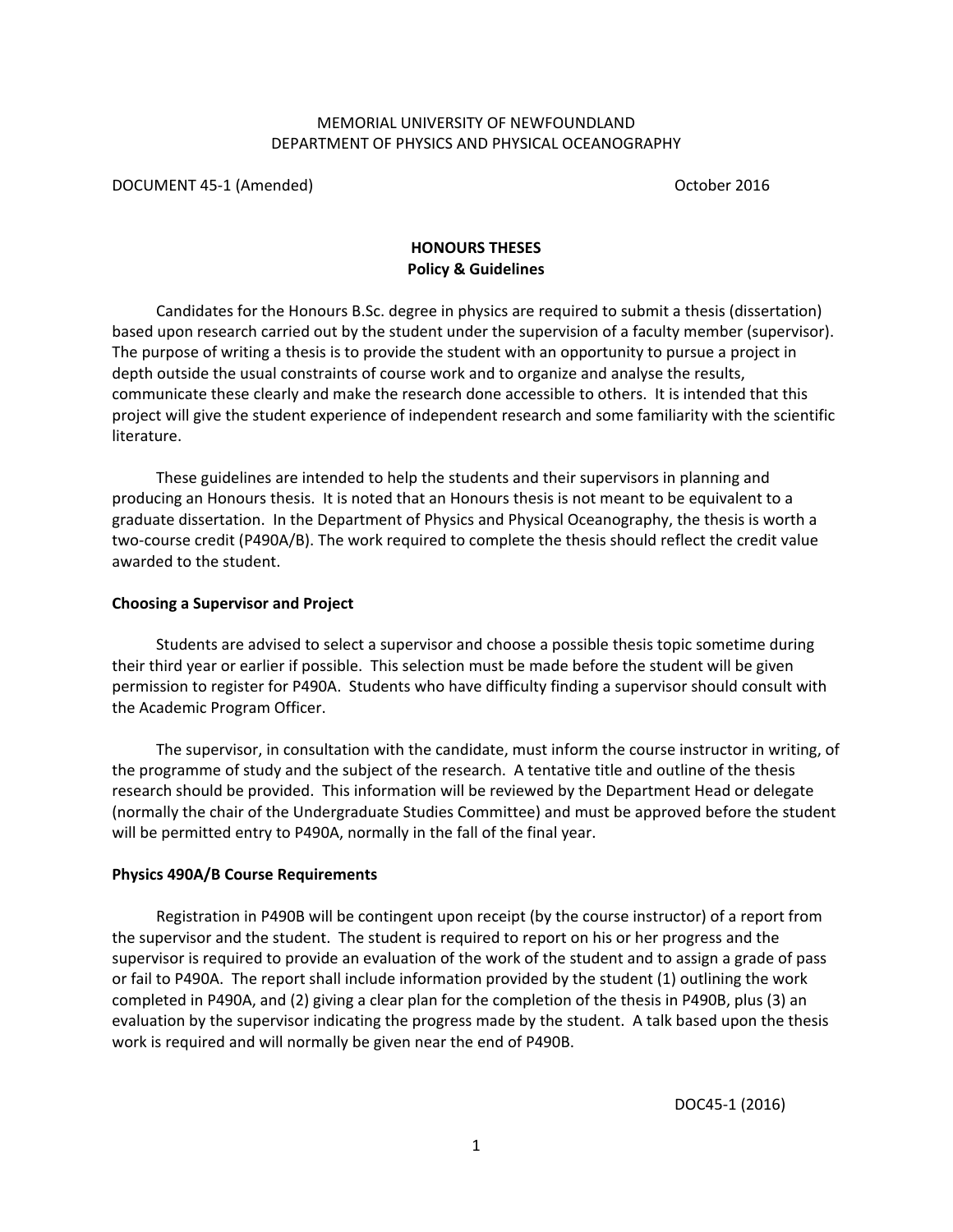#### **Thesis Assessment**

The thesis will be assigned a mark by three readers of the thesis, the supervisor and two other readers appointed by the course instructor on the recommendation of the supervisor. The grade will be awarded by the Undergraduate Studies committee after review of the work. Two unbound copies of the thesis must be submitted to the course instructor no later than the fifth day following the end of the formal examination period. MARKS WILL NOT BE RELEASED BY THE DEPARTMENT UNTIL THIS PROCESS IS COMPLETE.

#### Joint Honours

In a joint Honours programme the thesis may be completed in either Department, although the thesis topic must be approved by both Departments concerned.

#### **Contents of the Thesis**

An Honours thesis is not a graduate dissertation and thus it is not expected that publications in the primary literature must result from the work. The thesis work might include one or more of the following:

- (a) Design and construction of the apparatus for an experiment (undergraduate or research laboratory) with a review of the relevant theory.
- (b) Analysis and interpretation of an existing set of data.
- (c) Computational work on a well-defined problem.
- (d) A detailed review of the scientific literature relating to a well-defined subject. It would be necessary to read and digest a suitable number of papers and related background material.
- (e) Conduct a well-defined experiment in a research lab and report on and interpret the results.

The Honours thesis should represent the work load of two one-semester courses. The supervisor and the student should keep this in mind when planning for and preparing the dissertation. While the department is eager to encourage students to produce their best effort, the student is not expected to produce graduate level work in an undergraduate course.

Doc45-1 (2016)